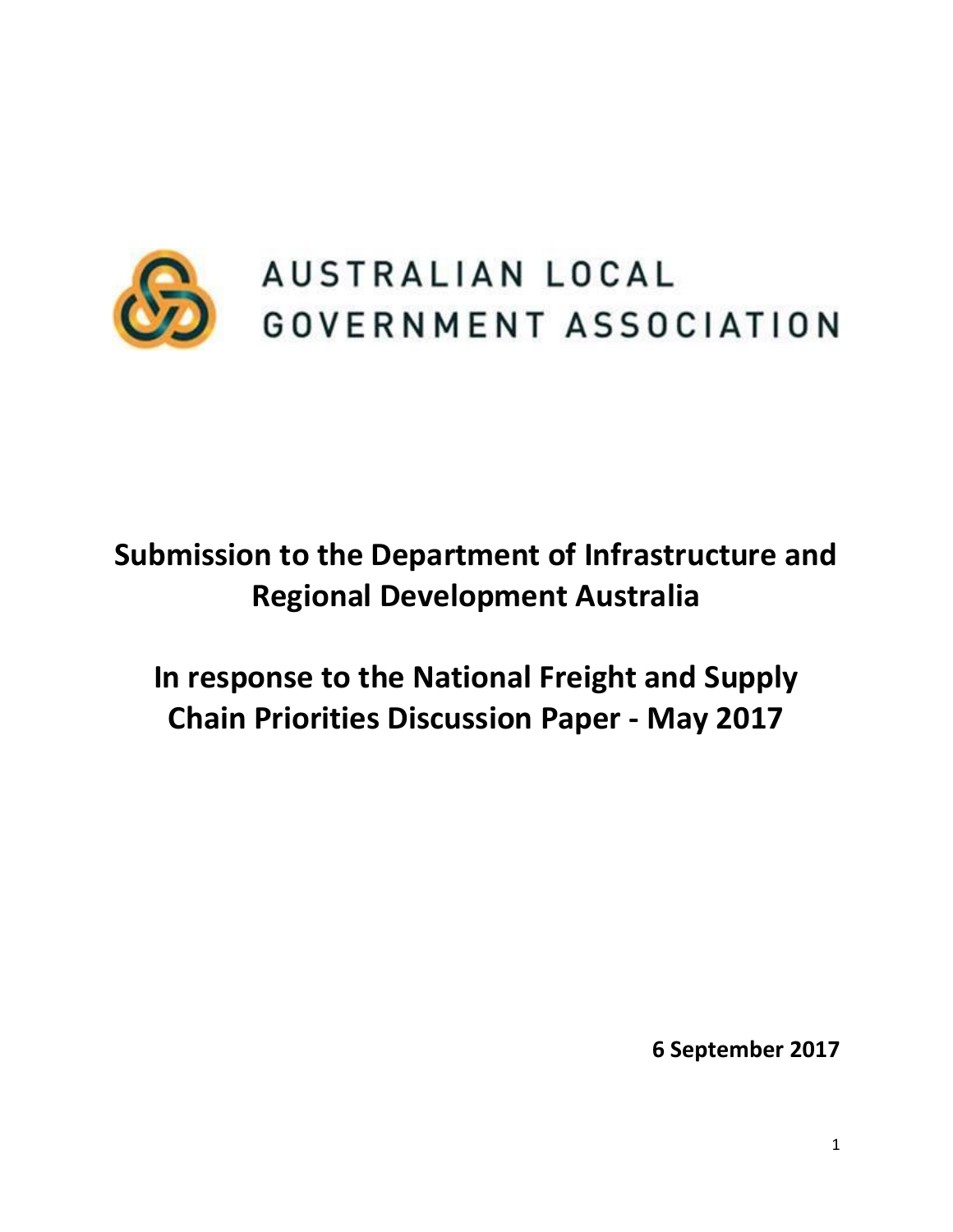# **TABLE OF CONTENTS**

|               | 1. Introduction                                                                | $\overline{3}$ |
|---------------|--------------------------------------------------------------------------------|----------------|
|               | 2. Local Government nationally                                                 | 4              |
|               | 3. The Management of Transport Infrastructure Assets                           | 4              |
| 4. Key Issues |                                                                                |                |
| 4.1           | <b>First/Last Mile Issues - introductory comments</b>                          | 5              |
| 4.2           | <b>Addressing Regional First/Last Mile Issues</b>                              | 6              |
| 4.3           | Heavy Vehicle National Law (HVNL) Reform                                       | 6              |
| 4.4           | <b>Productivity Commission's support for Regional Road Funds</b><br>and Groups | 6              |
| 4.5           | <b>Progressing the Regional Road Groups initiative</b>                         | $\overline{7}$ |
| 4.6           | <b>ALGA's Local Freight Productivity Investment Plan</b>                       | $\overline{7}$ |
| 4.7           | Land use and Transport Planning and Collaboration                              | 8              |
| 4.8           | First/Last Mile Issues faced in Urban Areas                                    | 9              |
| 4.9           | <b>Improved Freight Systems Performance and Changing Technology</b>            | 10             |
| 4.10          | <b>Corridor Pressures - Land, Sea and Air connections</b>                      | 10             |
| 4.11          | <b>Changing Technology</b>                                                     | 11             |
| 4.12          | <b>Supporting the National Interest</b>                                        | 13             |

# **5. Conclusion <sup>13</sup>**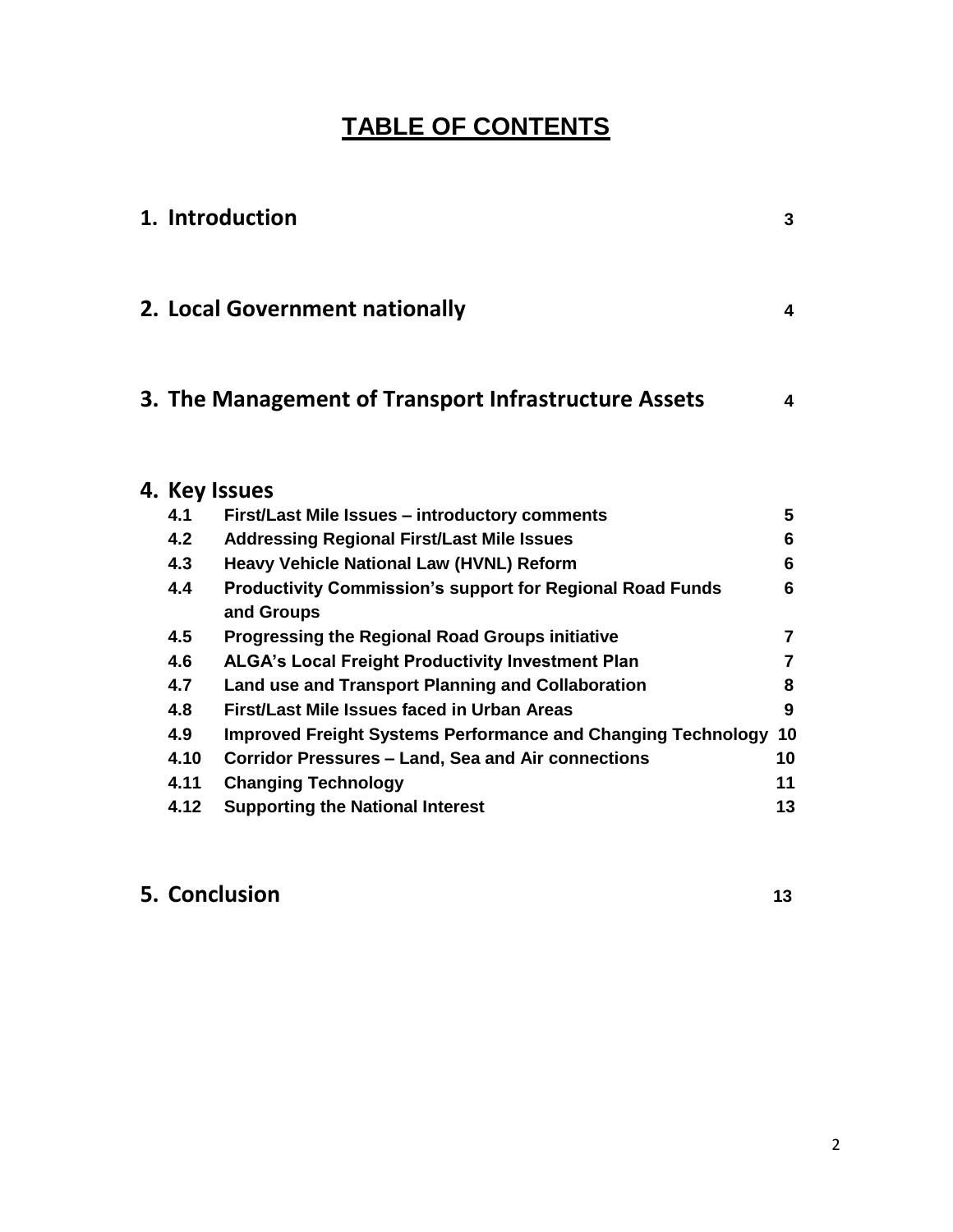### **1. Introduction**

The Australian Local Government Association (ALGA) is pleased to present this Submission to the Department of Infrastructure and Regional Development in response to issues raised in the *Inquiry into National Freight and Supply Chain Priorities* Discussion Paper - May 2017 which will assist the Australian Government's preparation of a *National Freight and Supply Chain Strategy* (the Strategy) in line with the Government's response to Infrastructure Australia's 2016 *Infrastructure Plan*.

The planning and funding of Australia's roads is inefficient and in urgent need of reform as noted both in the 2015 Australian Infrastructure Audit and the Productivity Commission's 2014 Public Infrastructure Report. ALGA supports the notion of a more robust infrastructure pipeline being developed as part of the Australian Infrastructure Plan, including to address freight and supply chain priorities. However, the delivery of individual infrastructure projects should be dealt with as part of a comprehensive infrastructure plan and asset management framework. This infrastructure plan should be integrated and developed in consultation with all three levels of government.

As an asset manager, local government believes that major project prioritisation and selection, particularly of new road projects, needs to be appropriately balanced against the maintenance and renewal requirements of existing essential assets. In other words, asset formation should only occur in the context of detailed asset management plans, ideally integrated asset management plans across the three levels of government.

Local roads constitute around 80 per cent of national roads by length. Most road freight journeys start or finish on a local road and the freight industry has consistently nominated first and last mile issues on local roads as a major impediment to a more efficient national freight system. For local government, efficient infrastructure – particularly road, rail (for bulk products such as grain) and airports, is vital to ensure the sustainability of our cities and to ensure that regional and rural areas continue to grow and are able to maintain their significant contribution to the Australian economy.

The *Inquiry into Freight and Supply Chain Priorities* should demonstrate a strategic commitment to reform and thought leadership that includes:

- Initiatives that support integrated planning of the road network at a regional level, including the identification of regional local road freight networks leading to the development of regional freight plans for local connector and arterial roads;
- 'Gap' funding for first and last mile freight issues on a regional basis (aggregated by State) which needs to be initiated as a matter of urgency;
- the establishment of a national road data model to support the identification of gaps in the road network;
- a long-term commitment to the funding of local roads and an end to ad hoc short-term 'top up' announcements so that local councils can plan with certainty; and
- the identification of a robust process to achieve a sustainable balance between maintaining existing roads assets and capital investment in new road assets.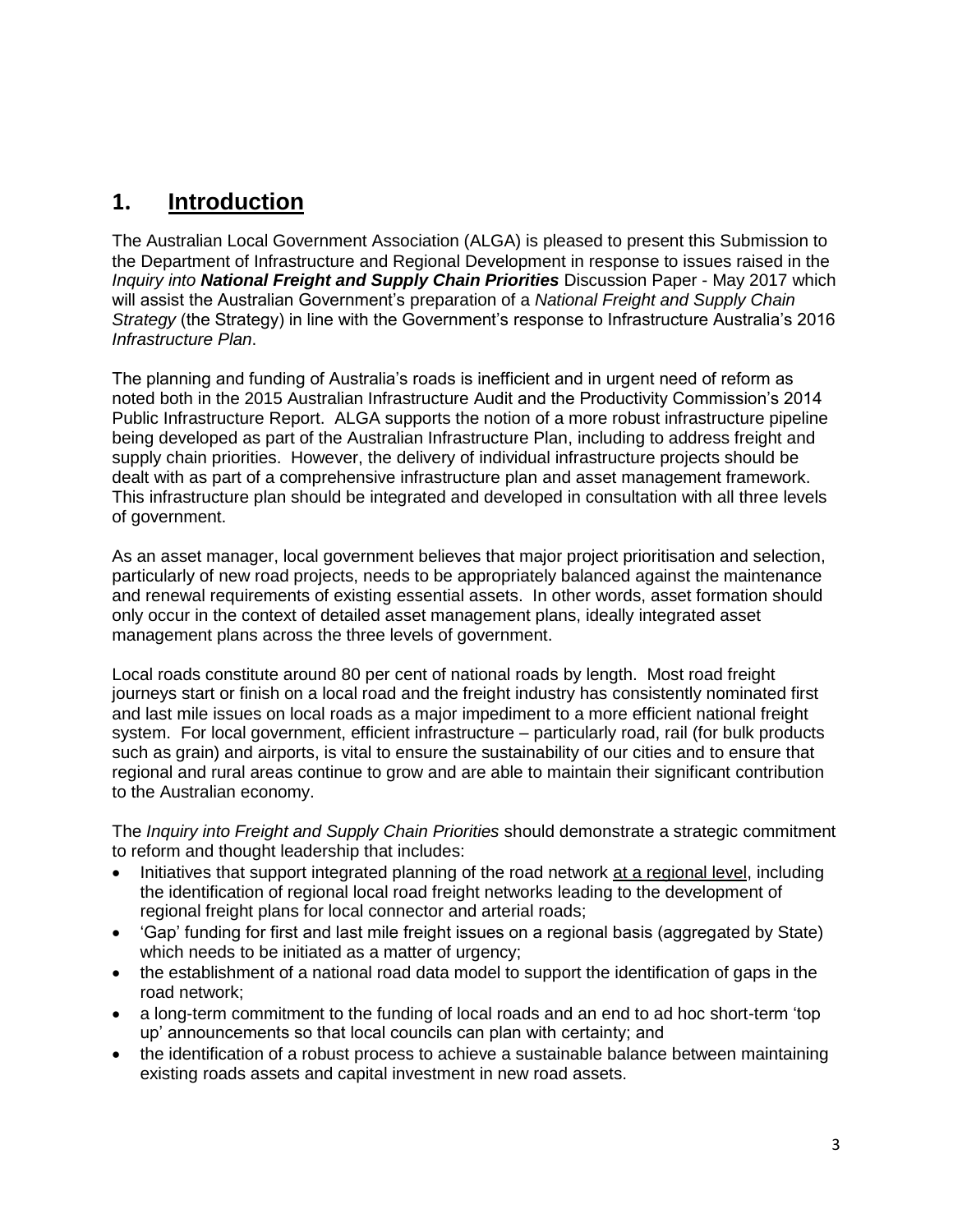# **2. Local Government nationally**

The Australian Local Government Association (ALGA) is the national voice of local government in Australia. It is a federated body of state and territory local government associations that represent 537 local government authorities across the country.

Local Government nationally employs just under 187,000 Australians (around 10 per cent of the total public sector), owns and manages non-financial assets with an estimated written down value of \$408 billion (2015-16), raises around 3.5 per cent of Australia's total taxation revenue per annum and has annual operational expenditure of more than \$34 billion (2015-16), over 5 per cent of total public sector spending.

Local Government's expenditure is directed towards the provision of local services infrastructure across the nation. These services include: housing and community amenities; transport and communications; recreation and culture and general public services.

Independent research commissioned by ALGA in 2012 shows that a majority of Australians agree that local councils play an important role in their lives.

It should be noted that at an aggregate level, local government undertakes its work while being more than 80% self-funded. However, many rural and regional councils do not have the means to collect the same revenues as their urban and larger regional counterparts and are consequently much more reliant on external funding sources. Adequate grant levels are absolutely critical for these councils to be able to function in the best interests of their residents and to equalise the availability of services and infrastructure across the community.

Considerable local government funds are spent on vital additional work that relates to broad national issues. As the level of government closest to Australians, Local Government is aware of and understands the myriad of challenges faced by local and regional communities as they live, work and interact in an increasingly complex domestic and global environment. Local and regional communities require support to respond and adapt to factors they cannot control, such as drought, natural disasters and economic upheavals.

Local Government strives, wherever possible, to assist communities to overcome these types of challenges, enhance their capacity to respond to new and unforeseen challenges and identify opportunities that can help build resilience and increase overall prosperity.

The Australian Government has shown that it understands and appreciates that Local Government's strength lies in its capacity to identify and respond to the diverse and emerging needs of communities across Australia.

The Australian Government has also shown its commitment to working with Local Government to achieve real and meaningful outcomes for local and regional communities. ALGA looks forward to the Government continuing this important partnership.

### **3. The Management of transport infrastructure assets**

The management of infrastructure remains a fundamental challenge for local government. Of the three levels of government, local government has the largest relative task in terms of asset management and the smallest relative revenue base, per the dot points below: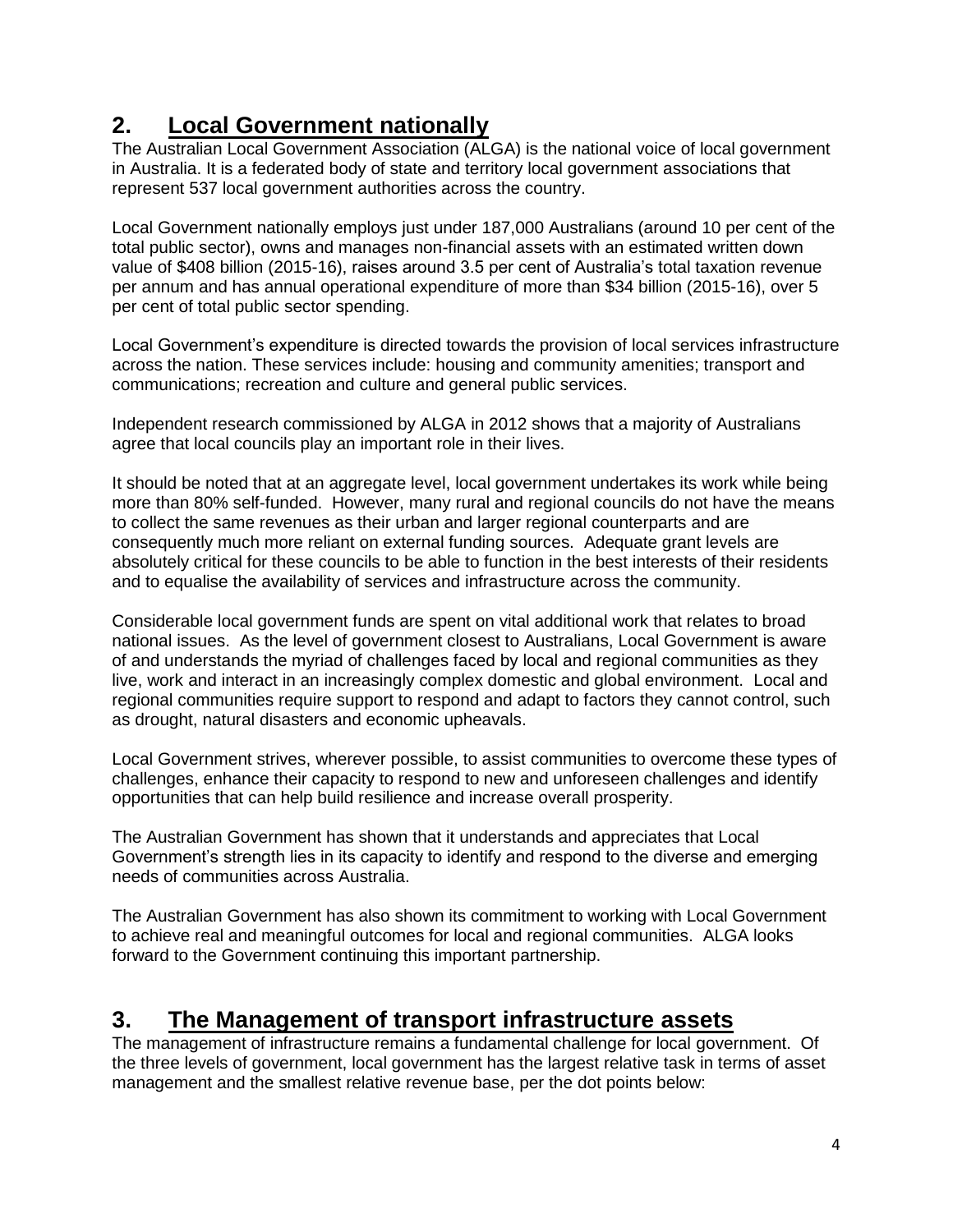- In 2015-16 Australian governments collectively owned more than \$2.07 trillion worth of assets of which just over \$1.23 trillion were non-financial assets. Local governments owned \$443 billion (21.4%) of these total assets but importantly, more than 33% of non-financial assets (valued at \$408 billion).
- The Commonwealth had revenue of around \$396 billion to maintain non-financial assets of \$132 billion – a healthy ratio of \$3.00 in revenue for every \$1 in non-financial assets.
- The states had combined revenue of \$244 billion to maintain about \$650 billion worth of non-financial assets; i.e. \$0.37 in revenue for every \$1 in non-financial assets; and
- Local Government had revenue of almost \$42 billion to maintain non-financial assets valued at \$408 billion; i.e. \$0.10 in revenue for every \$1 in non-financial assets.

Inevitably, this challenge has been the subject of study by our sector in recent years, given the scale and its impact on the financial sustainability of individual councils. A 2006 report by PricewaterhouseCoopers<sup>1</sup> into the financial sustainability of our sector estimated a substantial infrastructure backlog of around \$14.5 billion and an under-spend on renewals in excess of \$2 billion per annum. A more recent report on the State of the Local Roads Assets prepared JRA in 2011 estimated an underinvestment in local roads alone of around \$2.2 billion per annum.

### **4. Key Issues**

 $\overline{\phantom{a}}$ 

#### **4.1 First/Last mile issues – introductory comments**

ALGA strongly supports the Federal Government's focus on improvements in productivity through investment in infrastructure, as well as the need to prepare a *National Freight and Supply Chain Strategy* (the Strategy) and also recognises that local roads play a vital role in the nation's transport network. Improving the productivity of that network through investment that improves access for freight vehicles and connectivity between regional freight roads, plus local collector roads and state and national freight routes, are important issues for local government.

We note the Discussion Paper's (the Paper) mention on pages 2 and 3 that the OECD's 2011 Report Strategic Transport Infrastructure Needs to 2030 has acknowledged that, "major international gateway and corridor infrastructures are crucially important to the exports and imports of all the products and resources that the economies of all countries need … [and] current gateway and inland transport infrastructure capacity will not be adequate to meet 2030 demand. The Paper also notes that "Australia is no exception and must engage with emerging demands before freight infrastructure becomes a barrier to productivity growth." We agree, noting there are already barriers in some local government cases with first/last mile issues.

We also note the Paper's reference to building on past reforms, particularly the 2012 National Land Freight Strategy and 2011 National Ports Strategy, stating these "have enabled the delivery of the national key freight routes map, state and territory-based freight strategies and plans, long term master plans …" etc. However, local government is the missing link here. There has not been a collaborative effort at the Federal and State/Territory levels of government to properly acknowledge and embrace the positive efforts that a range of regional local council groupings have made to deliver regional freight strategies which link up with state/territory major freight routes.

<sup>1</sup> PricewaterhouseCoopers, 2006, **National Financial Sustainability Study of Local Government**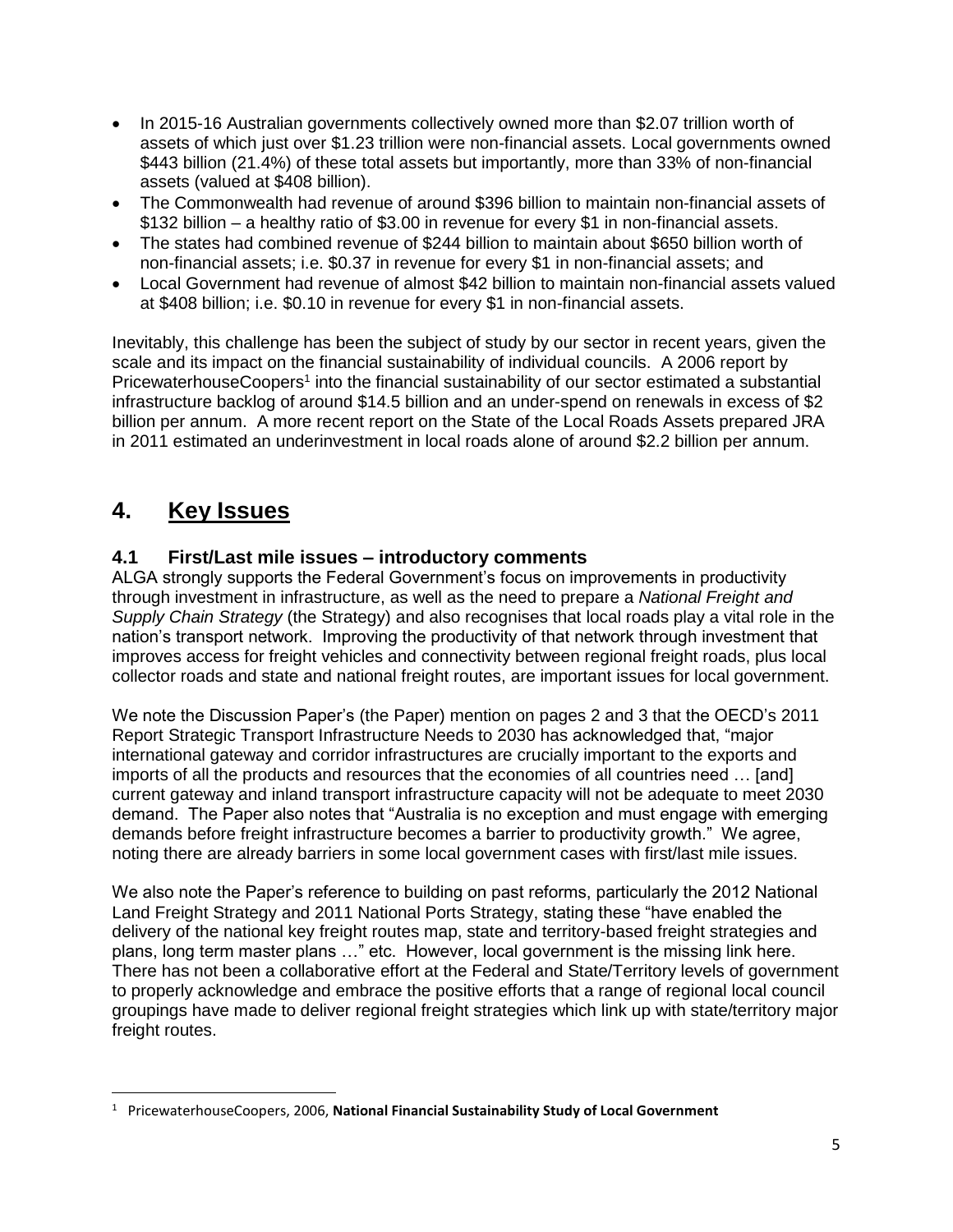First/last mile issues and pinch points are not solely one stakeholder's responsibility. They require all levels of government and where appropriate, transport industry players to collaborate to play their roles in an integrated transport planning sense in both urban and regional situations, particularly given that the benefits arising are not just captured by one stakeholder.

#### **4.2 Addressing Regional First/Last Mile Issues**

ALGA strongly supports the Australian Government's focus on improved productivity through investment in infrastructure. The efficient movement of freight is essential in a productive economy and targeted investment and regulatory reform across the different transport modes are important to ensure that our freight moves in a timely way and by the most appropriate mode, whether by ship, rail, pipeline, air or road.

Local roads are a critical part of our transport infrastructure and play a vital role. First/Last mile access is an important factor in the productivity equation. We must unlock regional productivity improvements through investment that improves access for freight vehicles and connectivity between local roads and preferred state and national freight routes.

#### **4.3 Heavy Vehicle National Law (HVNL) Reform**

In the lead-up to the introduction of the HVNL in February 2014, the Regulatory Impact Statement (RIS) prepared by the National Transport Commission (NTC) noted that "Local Governments have welcomed the prospect of improved technical assistance regarding pavements and bridges and all parties (i.e. including industry) strongly support the ability of the regulator to chart and respond to access 'hot spots'." A key access 'hot spot' mentioned in the RIS was the first/last mile issue.

While first/last mile issues are taken seriously by local councils under this reform, it needs to be conceded that HVNL reform doesn't generate direct revenue for local councils to address first/last mile issues to improve local council regional freight networks. This in turn limits the capacity of regional council groups to grant access and to realise the productivity benefits of this reform in their regional freight networks.

#### **4.4 Productivity Commission's (PC) support for Regional Road Funds and Groups**

The PC's *Public Infrastructure* inquiry final report stated "... substantial gains could be achieved by transitioning to an economically sustainable approach to the provision and funding of roads. The first step the PC envisaged in this transition was the establishment of road funds at the state, territory and local government levels. In particular, councils could be supported by the state government and local government associations to adopt the road fund approach using regional road groups, particularly in regional areas." Whilst the PC acknowledged the complexity of the challenge, it has identified the key characteristics of these regional arrangements, including the direct funding requirements.

Responding to the PC's *Public Infrastructure* inquiry final report, the Federal Government has acknowledged that "...opportunities to test the practical application of Road Funds could be implemented as pilot schemes, such as building on the regional-based Roads and Transport Alliance model currently in place in Queensland, which allows multiple local governments to cooperate and have greater input into road improvements specific to their regions' needs." As a member of the Heavy Vehicle Road Reform and Land Transport Market Reform Working Groups, ALGA would like to see a number of these aspects tested in trials.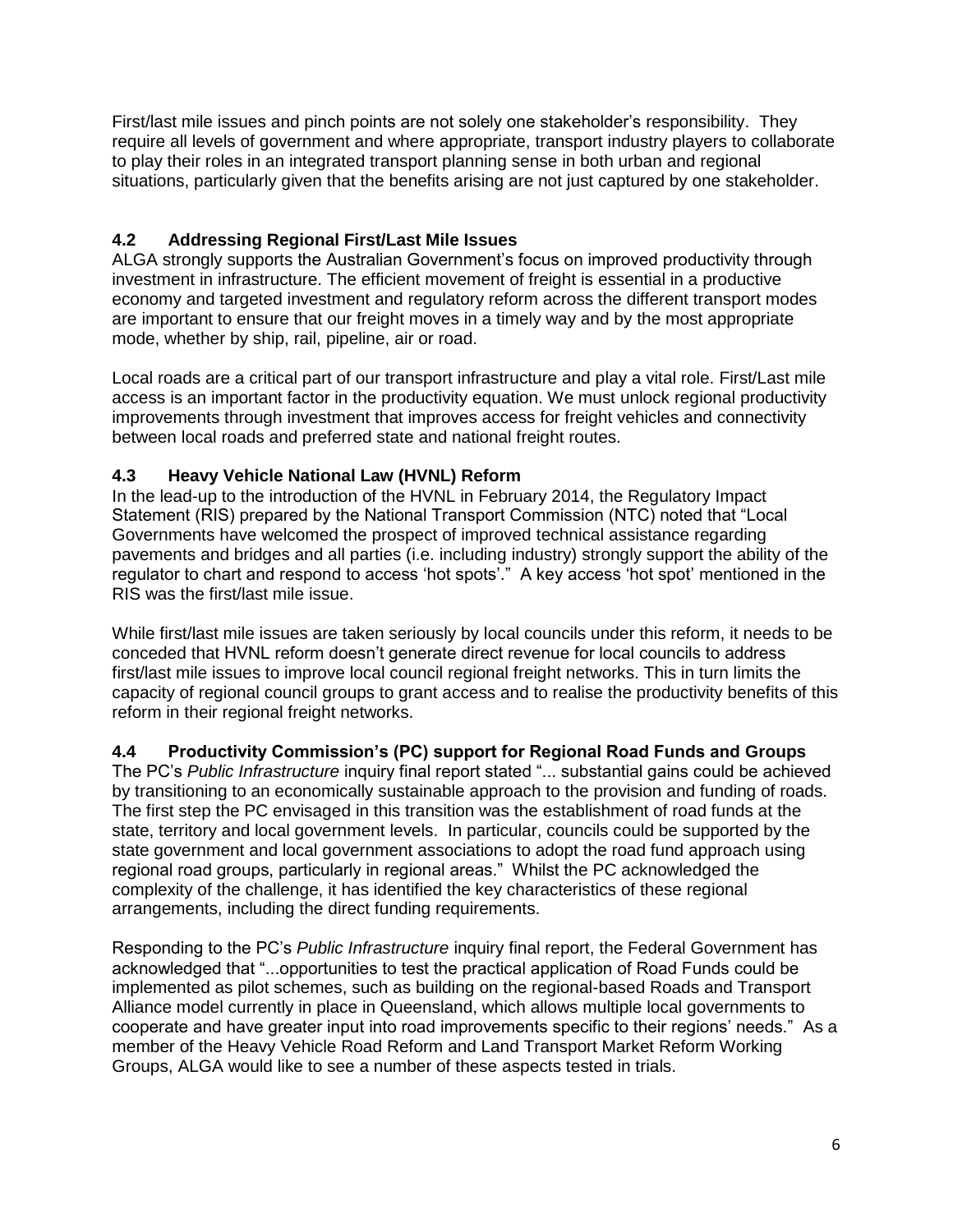ALGA supports the concept of regional road funding arrangements and the establishment of regional road groups of councils across Australia and the subsequent regional road planning that entails. However, this has been on the understanding that the funds provided for improving specific heavy vehicle access are new funds – not funding recycled from existing funding programs for local government services and general access. This is because local governments would be addressing improved economic access for heavy vehicles, thereby generating regional, state and national and transport operator productivity benefits, which are worthy of explicit recognition.

Noting that councils' primary responsibility is the management of their own assets and that the freight task is only part of local government's responsibilities, strategic regional investment on local roads will require additional resources from major beneficiaries including state and national governments that benefit from increased productivity and industry.

#### **4.5 Progressing the Regional Road Groups initiative**

A key ALGA policy is developing regional local government road groups nationally that could better support a coordinated approach to road provision and better tackling first/last mile challenges. We currently have 537 local councils, each a road provider, which play a critical role in providing distribution networks for freight. Despite this, local councils are currently excluded from directly receiving revenues from heavy vehicle charges, e.g. through the PAYGO system. This compromises local government's ability to prioritise heavy vehicle expenditure, as councils would like.

Instead, councils are largely reliant on own-source revenue, which includes rates. Government grants also provide assistance for their road networks. Bear in mind, councils have a myriad of other competing council services they have to fund. This results in a range of last mile and pinch-point issues, limiting the key freight routes capacity within their regional local road networks. ALGA has recently worked with state/territory local government associations to identify relatively mature models of Regional Road Groups that are established in Qld and WA, with Victorian and SA regional council groups continuing to improve their capacity for supporting a coordinated approach to regional road network provision. However, this ALGA initiative needs to be embraced as a national initiative as part of the National Freight and Supply Chain Strategy. It is important that the Commonwealth and the jurisdictions support this initiative, which is in their own interest, as well as local government. The Regional Road Groups initiative is complemented by ALGA's Local Freight Productivity Investment Plan which follows below.

#### **4.6 ALGA's Local Freight Productivity Investment Plan**

First/last mile is a national, state and industry matter, as well as a local government issue. Local government needs access to an initial five-year funding grant program to effectively play its role in providing a national transport network fit for purpose which is capable of supporting growth and national productivity. ALGA proposes a Productivity Investment Plan to facilitate increased freight access on local roads by addressing current barriers to effective implementation of the Heavy Vehicle National Law. The Plan recognises that regional groups of councils may be at different stages of maturity in developing regional transport plans and implementation. Some groups of councils will require funding to address one or all of the gaps.

The gaps in the existing system and the capabilities that would need to be addressed are as follows: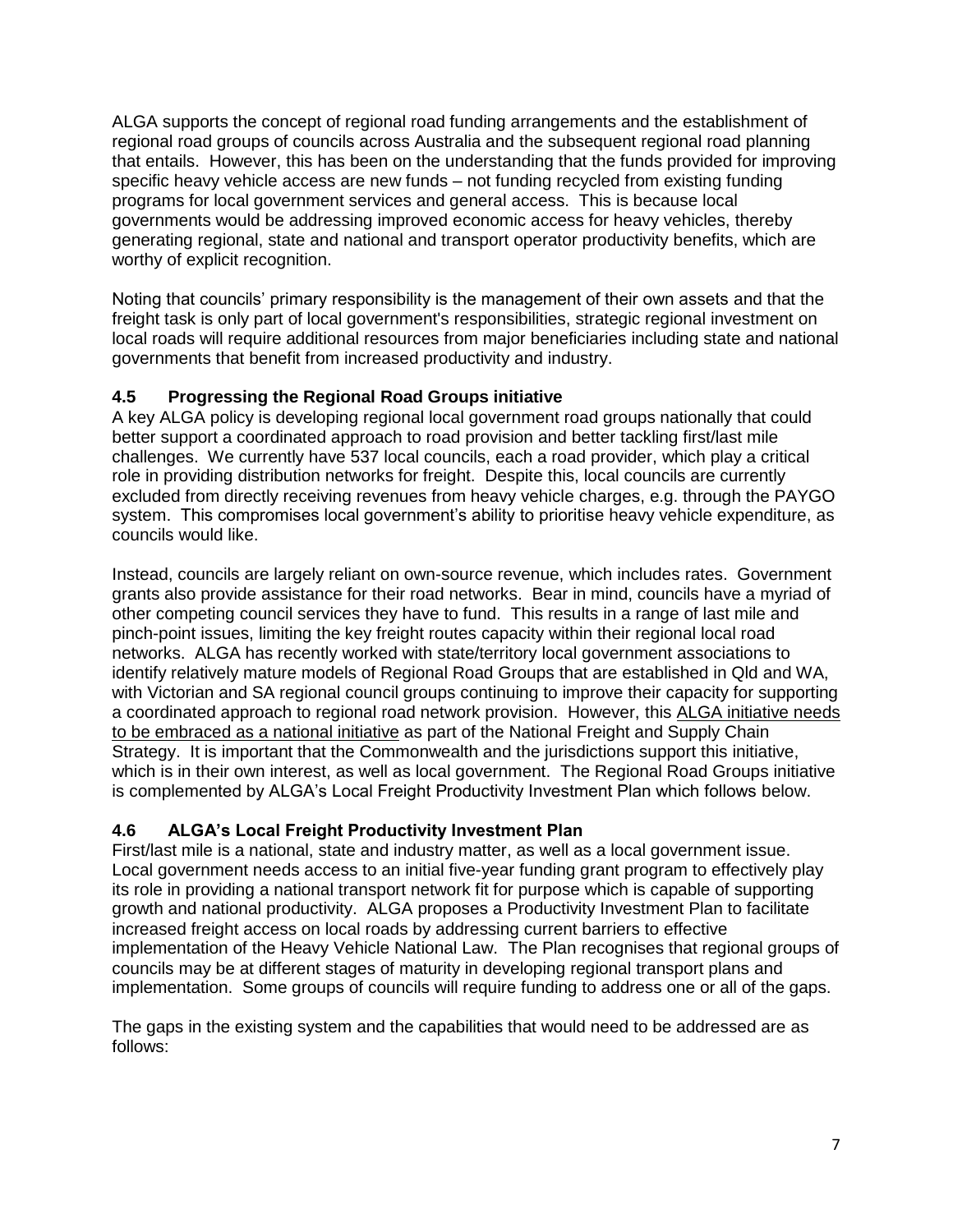Systems Gaps: Local Government must work with the National Heavy Vehicle Regulator and jurisdictions to enhance the heavy vehicle access permit system, including addressing the following systems gaps:

 all relevant route and vehicle information needs to be provided to local government road managers;

 local government staffing capacity and administrative systems need to be enhanced to process consents;

adequate information on key road assets needs to be developed to inform council decisions;

 systems developed to share relevant information between neighbouring road managers to avoid discontinuity, and to inform investment decision-making;

 systems developed to reduce the administrative burden, in particular duplication of decision making.

Planning Gaps: Funding for five years to facilitate and support Regional Groups of Councils to liaise with jurisdictions and industry to undertake demand forecasting, initial route assessment and prioritisation and the development of Regional Freight Plans.

Knowledge Gaps: Funding for five years to undertake assessments of key local road assets including up to 24,000 strategic bridges on designated freight routes.

Funding Gaps Funding to address pinch points and improve vital infrastructure that limits capacity on designated freight routes.

ALGA is proposing this Plan be funded at \$200 million over five years. ALGA's analysis shows this investment could unlock **over \$1 billion** in additional GDP and **create up to 9500 new jobs**.

#### **4.7 Land use and Transport Planning and Collaboration**

Local governments are responsible for local transport planning and management including the management of their own transport assets. Local government recognises the interconnected nature of local transport networks, including freight corridors and the importance of cross boarder linkages. For this reason, local government supports regional and urban integrated transport planning.

In particular, regional freight plans provide road managers and in some instances industry players the opportunity to identify cross boarder issues, supporting better coordination and addressing regional priorities. There is a need for federal and state/territory governments to clearly recognise the need for regional freight plans that link up with state/territory and national freight transport plans. There's also a need to support and assist regional council groups in developing and implementing their regional freight networks so that they become properly integrated with our state/territory and national freight networks. This approach provides a stronger ability to drive national productivity through the linked-up capability of all three levels of government freight transport plans.

ALGA proposes the following three transport planning strategies be used to meet this need:

- Share models for Regional Transport Planning between state and territory associations and actively promote regional transport planning and regional collaboration;
- Encourage state governments to assist with the building of the capacity of councils to undertake regional transport planning; and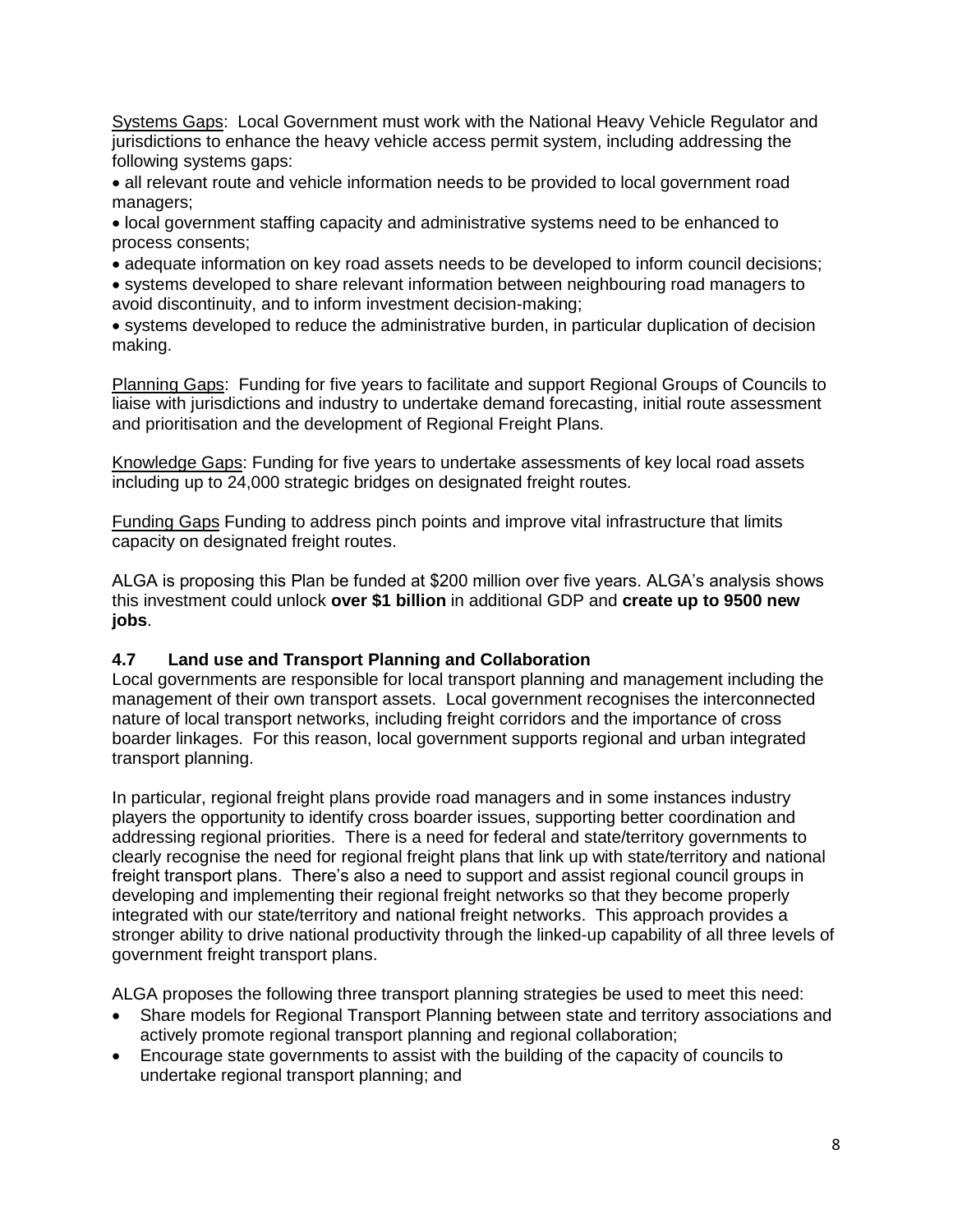Encourage regional groups of councils and equivalents to adopt best practice regional transport planning processes to identify key barriers to freight access within the region.

Road reforms are relatively new and challenging for all stakeholders. ALGA recognises that transport planning is evolving more quickly than most expect. ALGA believes that to best manage freight access, steps should be initiated to ensure that actions taken by one actor don't impede the integration of plans across levels of government.

Transport planning should be driven from the bottom up rather than imposed by higher levels of government. Accordingly, local government supports the development of local, regional and state plans that will feed into an integrated National Transport Plan. This plan can then be used to better assist in prioritisation of investment decisions, taking into account the needs of local communities as well as other major stakeholders.

#### **4.8 First/Last mile issues faced in Urban Areas**

ALGA is a member of Austroads and is involved in Austroads' transport research projects, principally via our membership on the Network (including Freight) Task Force and Road Safety Task Force.

In recent years, a number of Austroads urban freight projects have been commissioned. In particular three projects standout, which ALGA has been or is currently closely associated with, namely:

- FS1806 Development of a Policy Framework to Support Safety, Efficiency and Productivity of Freight in an Urban Context;
- FS1999 Overcoming Barriers to the Off-peak Movement of Freight in Urban Areas. Phase 3 of this project identified potential trials to assess the benefits of extended/out-of-hours deliveries; and
- The recommendations from FS1999 have led to the new NEF2095 project, Establishing Extended Hours Delivery Trials, which are just getting underway now.

It's worth noting from the FS1999 final report that "One of the reasons for the challenges in urban freight, including first/last mile, is that the logistics of freight pickups and deliveries is complex and requires balancing many competing demands: customer demands, contractual obligations, environmental impacts, workforce issues and technical requirements to list a few. Not all of these are logical or sensible, but they are required nonetheless, and often each decision maker in the supply chain is motivated by different criteria."

Local government is one of a range of key stakeholder needed to address this urban challenge. It has engaged and will continue to engage responsibly for sound policy outcomes. As the FS1999 final report's recommendations note, "A partnership approach can work well, if managed well and if there are benefits to all stakeholders in the partnership." The Freight Quality Partnerships initiative has been implemented successfully in United Kingdom clearly demonstrates this, and local councils have been an integral part of their success.

As noted above, Project NEF2095 Establishing Extended Hours Delivery Trials is now getting underway. The Gold Coast trails are on track to commence shortly this new financial year. The first multi-stakeholder meeting was held on the  $4<sup>th</sup>$  of May this year.

Brisbane City Council will provide resources for two trials, comprising: a precinct trial; and a trial with a large retailer delivering to multiple stores within Brisbane City Council's area. As FS1999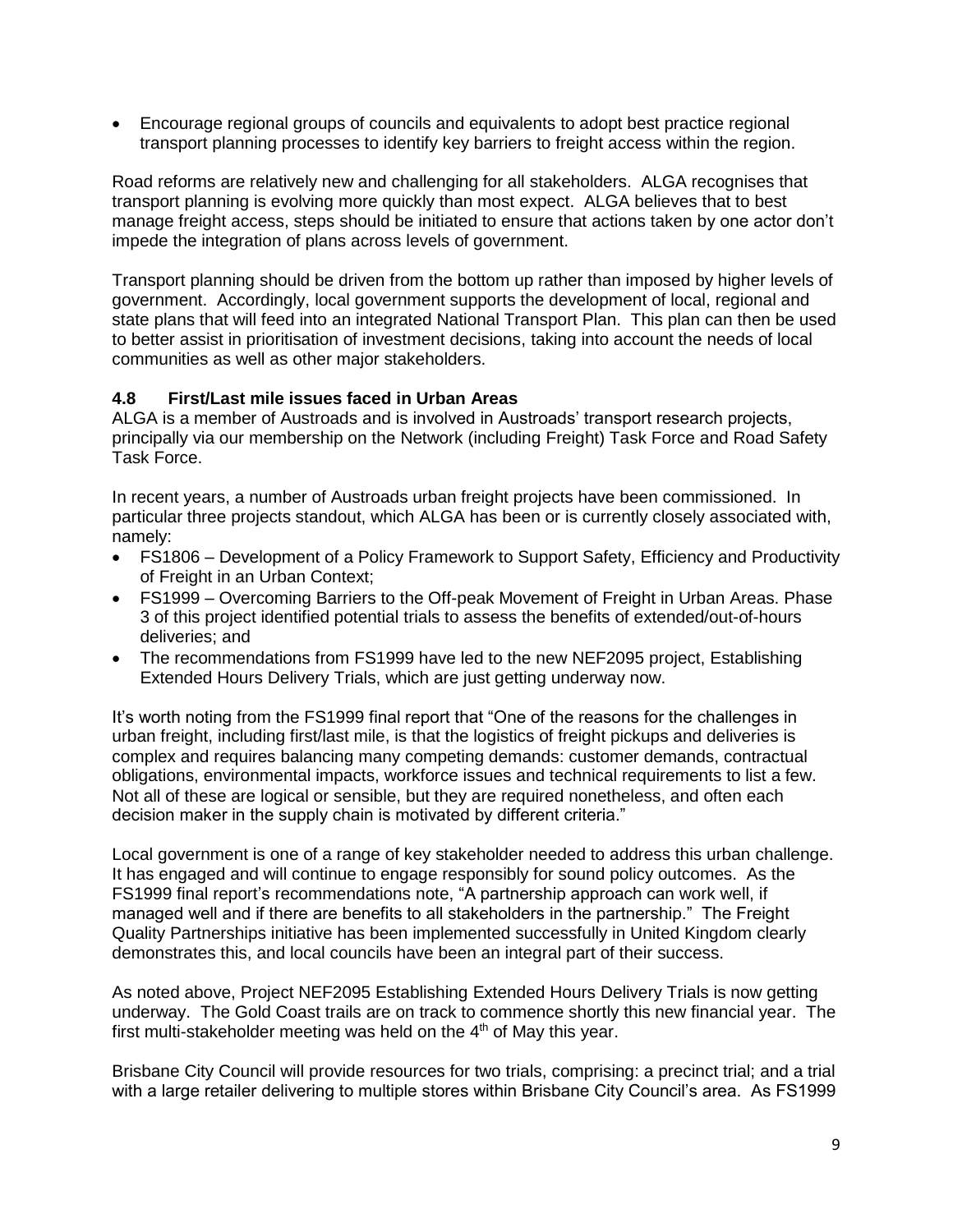notes "Utilising Local Government groups is critical to the success of a trial or scheme, and can open a path for fruitful discussion and exchange of ideas."

#### **4.9 Improved freight systems performance and Changing Technology**

ALGA notes the Inquiry is especially keen to learn about new ways of improving performance through technological advances.

The Restricted Access Vehicle Route Assessment Tool (RAVRAT) is a tool developed by the Australian Road Research Board (ARRB) in partnership with local governments. The RAVRAT was designed to assist councils to manage heavy vehicle access, including route assessments. As a consequence, this has enhanced councils' understanding of their roads and transport assets on these routes and has resulted in improved freight access.

The RAVRAT has been developed over a number of years. It was principally resourced by ARRB, albeit with some financial support from several state local government associations, the Municipal Association of Victoria and the Local Government Association of Queensland, plus some state jurisdiction road agencies and the national Heavy Vehicle Regulator. This now substantially upgraded access management assessment tool shows what can be achieved through collaborative efforts to deliver better freight access through technology.

#### **4.10 Corridor Pressures – Land, Sea and Air connections**

We note the Discussion Paper's comment that "The performance of airport, port and intermodal terminals is strongly linked to the performance of the wider aviation, maritime and land transport networks. Impacts on the freight corridors, particularly from passenger transport on those corridors will affect the performance of key terminals. This also includes the supermarket/late night access issue that local government is directly involved with and playing a constructive role in, as discussed at Section 4.8.

Local government is well aware of the pressures on various major seaports. Fremantle Port in particularly comes to mind in relation to the freight access trial that was held there, which included a local council road linking to the Port.

The Discussion Paper makes the point that "Land use conflicts near airports can result in regulations that restrict access, including through curfews and aircraft movement caps which reduce efficiency and limit the amount of air freight that can be carried." It's worth noting that the regulations that have been put in place for curfews and aircraft movement caps have been put in place by successive Federal Governments.

ALGA also notes mention of *The National Airports Safeguarding Framework*, a collective initiative of the Commonwealth, State and territory governments as a recent scheme to protect airports from inappropriate off-airport development. Note, ALGA is also a member of the National Airports Safeguarding Advisory Group.

On the matter of the air freight market, the Discussion Paper raises the question "Are our airports appropriately integrated into surrounding freight networks?" This question begs further questions since the airport development, including freight-related developments, that occurs at our Federally-leased airports in each of our major capital cities have been exempt from state and local planning arrangements, which arguably would have ensured greater and more appropriate integration with surrounding freight networks.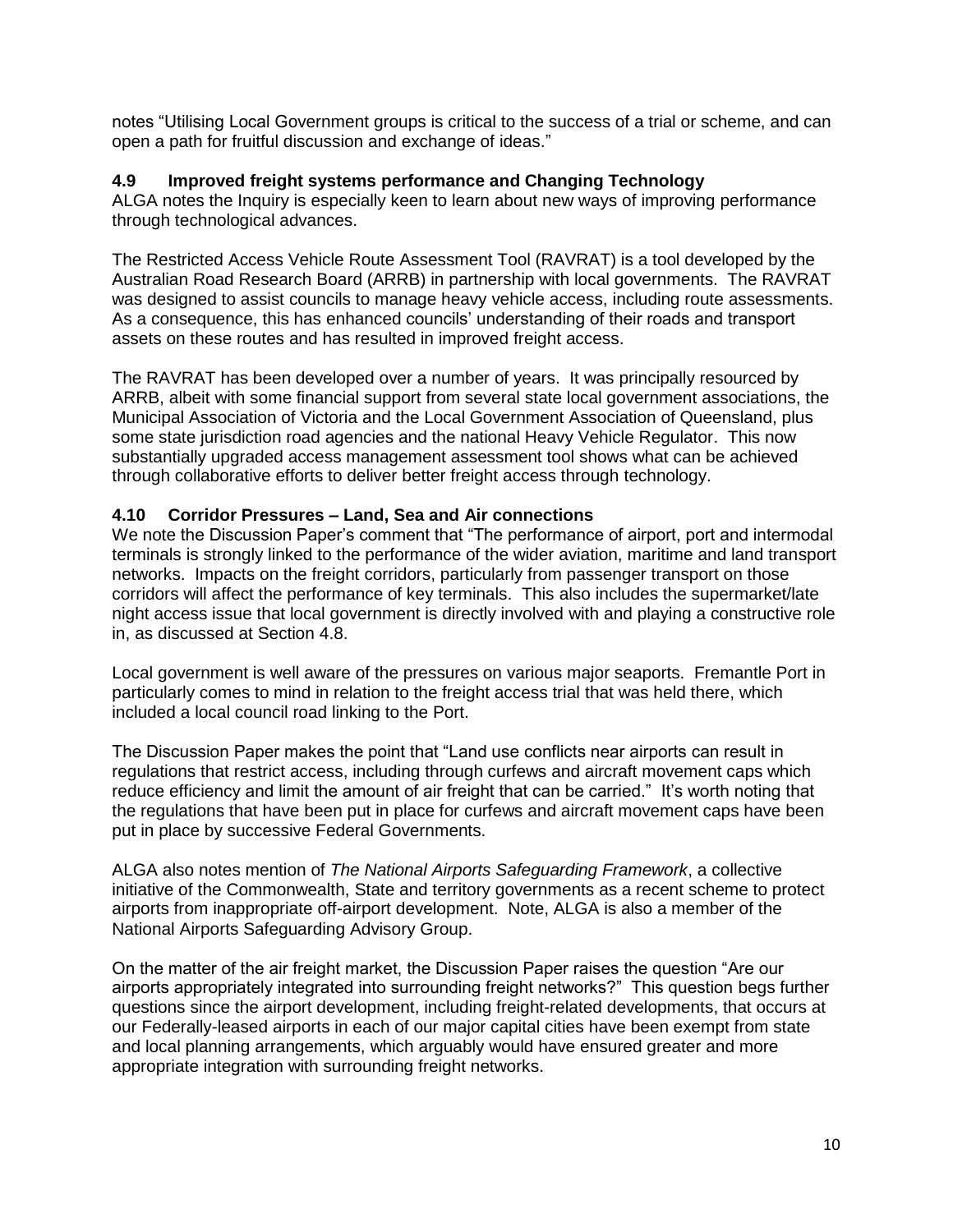In the *Our Infrastructure Challenges Executive Summary* of the 2015 Infrastructure Audit, the Transport Section states that additional airport infrastructure capacity is required as "Demand for airport services is expected to approximately double between 2011 and 2031." Whilst Australia's 10 busiest airports handle more than 80 per cent of total passenger traffic, Australia's regional, rural and remote airports and aerodromes handle the remaining 20 per cent of that passenger demand.

We note that the most important finding regarding airports from the 2015 Infrastructure Audit is that "A number of smaller airports are unlikely to have the throughput to cover their maintenance and potential capital costs. Governments will need to prioritise their outlays in support of these airports."

To put things in context, prior to 1991, many of Australia's local airports were owned by the Commonwealth Government. Ownership and operational responsibility was then transferred primarily to local government through the Aerodrome Local Ownership Scheme. However, it is apparent that in all cases other than the largest regional airports, most council owners are not resourced to carry out the necessary major maintenance and capital works required to operate these airports in a financially self-sustaining manner.

Recent studies such as the 2012 Deloitte Access Economics *Connecting Australia – the economic and social contribution of Australia's airports*, found more than half of regional airports nationally operate at a loss. Additionally, the 2015 Infrastructure Audit comments that airport operators face significant challenges given that they do not have the necessary throughput to cover their airport maintenance and potential capital costs.

Nevertheless, all studies emphasise the importance of the infrastructure in connecting communities and enhancing broader economic performance in order to maximise benefits to regional communities. Regional aerodromes are critical to mail and time-sensitive freight deliveries, emergency and general medical services, the delivery of a range of government services, regional tourism access, the conduct of business in the communities and the facilitation of fly in-fly out work forces in the resources sector.

ALGA supports Infrastructure Australia's conclusion that Governments (federal and state) will need to continue to prioritise their outlays in support of the number of smaller regional and remote airports that are unlikely to have the throughput to cover their maintenance and potential capital costs.

#### **4.11 Changing Technology**

The Discussion Paper at page 16 highlights the importance of keeping abreast of changing technology. The Paper notes that "Digital technology has the potential to transform every aspect of moving freight through a supply chain". It is also important for improving the efficiency and productivity of managing the broader nation freight task.

The Paper notes, inter alia, that governments are developing heavy vehicle asset registers and infrastructure investment plans, requiring assessment of key road freight routes in relation to access, safety characteristics and ride quality. It notes that this data will help inform funding decisions with a focus on improving the performance and maintenance of the freight network.

#### The new Austroads Data Standard project

The development of road asset data standards in Australia has tended to be a reaction to immediate circumstances, such as the adoption of new systems and equipment. The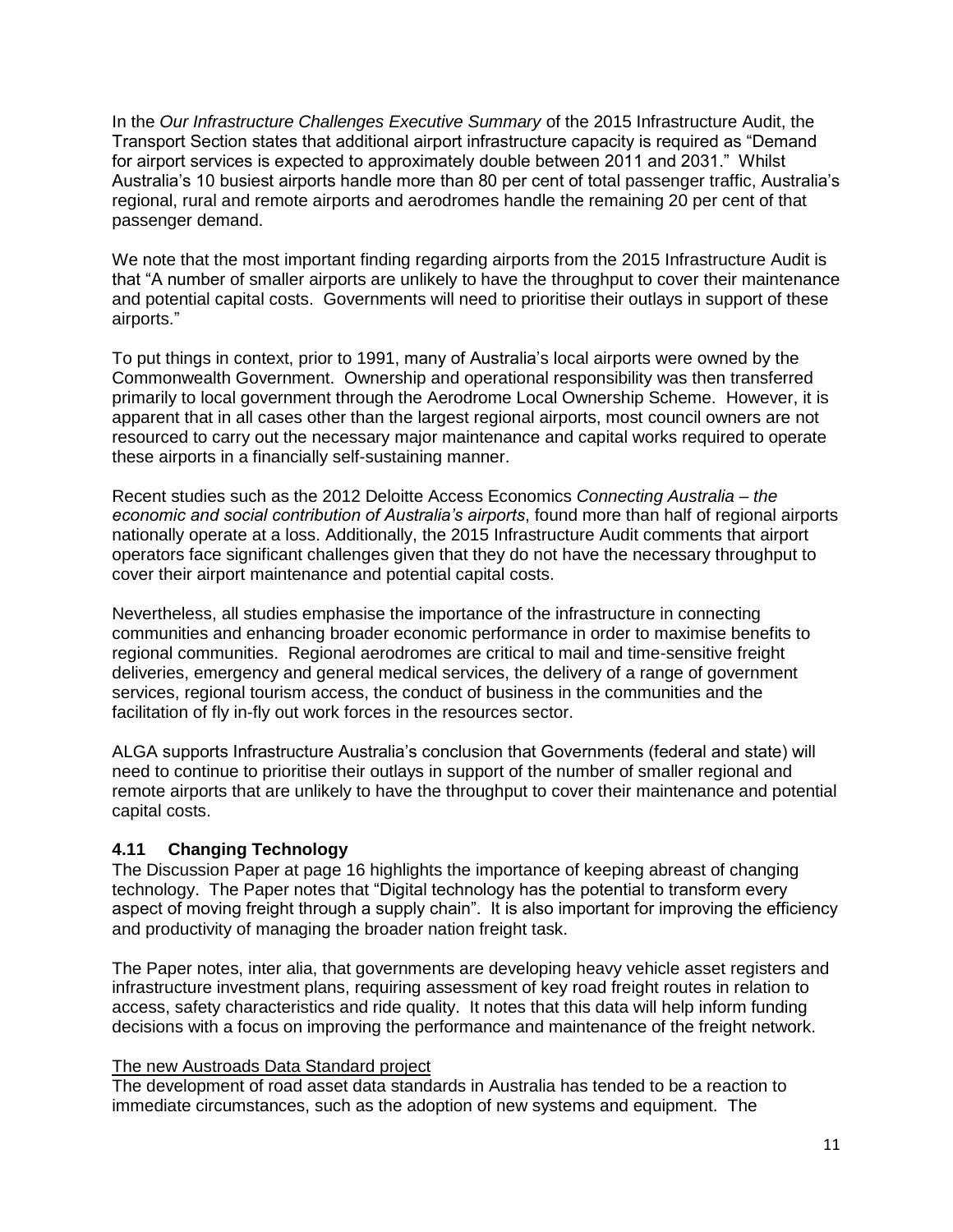implementation of the Austroads Data Standard is set to occur in the context of much relevant national reform and related data policies. The heavy vehicle reform agenda and the particular consideration of pricing and investment reforms at the Ministerial forum level should benefit from adoption of the new harmonised road data standard.

Local government through ALGA's membership on the project's steering committee has been participating actively in this very important project. Within local councils there is an accelerating effort, to improve the level of knowledge of the road network and apply improved data to investment decision making. The implementation of the new data standard is likely to lead to further interest in data standards and shared approaches to data analysis and benchmarking. It should also assist with improving the standard of road asset registers maintained by individual local councils. At this point in time, ALGA's efforts are focused on the need to further clarify and detail the best approach to properly deliver the first stage, "local government pilots" of the Data Standards Implementation Strategy. There also remain issues around the cost of implementation of the new standard at council level which need to be addressed.

Involvement with Heavy Vehicle Road Reform & Land Transport Market Reform Working ALGA is an active member involved in both the Heavy Vehicle Road Reform Working Group, with regular monthly telepresence meetings and workshops, plus the Land Transport Market Reform processes. ALGA met with the Department of Infrastructure and Regional Development (DIRD) in early March to discuss the first steps for commencing the integration of local government road data into the Commonwealth's heavy vehicle asset registers database.

ALGA is currently liaising with DIRD to firm up processes for commencing pilot studies to integrate local government road data into the Commonwealth's heavy vehicle asset registers. We look forward to working closely with DIRD over the next 12 months to deliver this outcome. This work should also complement the work that local councils are involved with under the implementation of the Austroads Data Standard roll-out. These major data initiatives will assist local councils in better informing funding decisions, with a focus on improving the performance and maintenance of local government freight networks, particularly in the regions.

#### Connected and Automated vehicles (CAVs)

The Discussion Paper states that over the coming decades, factors influencing freight movement by road will include:

- Digital connectivity (to other vehicles and road-side infrastructure);
- Electric vehicles (or other non-petroleum fuels); and
- Automated, unmanned cars, trucks, trains, ships and planes.

The Paper notes that these trends have the potential to be truly transformative, including for freight transport, but also present a ranged of legal, economic, safety and security issues.

ALGA is keeping abreast of developments in the CAV space. We are doing this through our membership on the National Transport Commission's Automated Vehicle Regulatory Advisory Group, participating in Roads Australia's Transport Reform Policy Chapter – *Transitioning to an automated future*, and as an Austroads member through receiving updates on Connected and Automated Vehicles (CAVs) Program. While there is significant potential benefit with the rollout of CAVs, it is clear that there are a range of important issues that need to be clarified and settled. It is also unclear how quickly CAV heavy vehicle fleets will be adopted in our regional, rural and remote areas and the extent of new infrastructure demands placed on our regional/rural councils and road groups.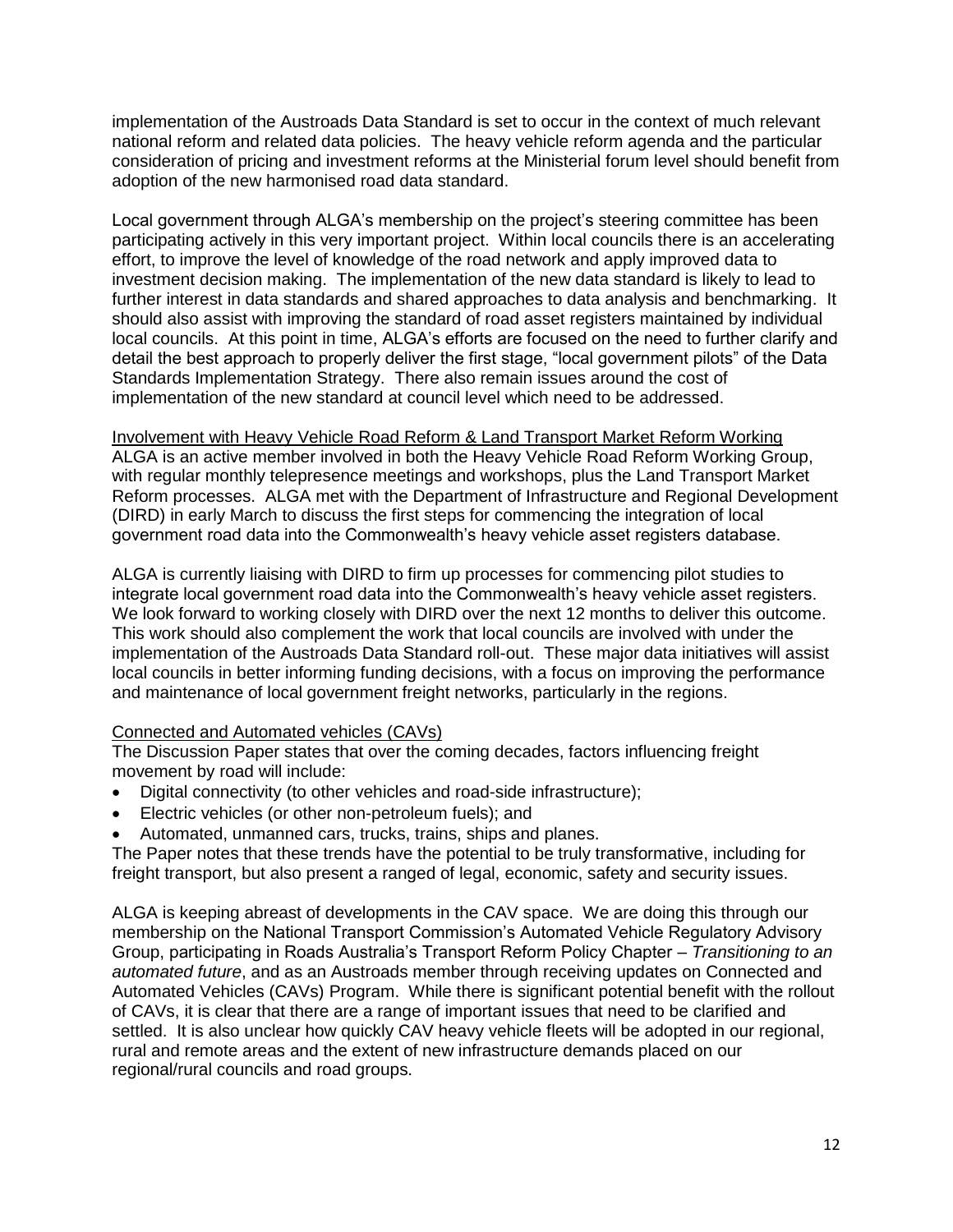#### **4.12 Supporting the National Interest**

Local government is the third sphere of government in Australia's Federal system. While at a principles level the broad location and functional responsibility of each level of government can be described, the specific roles and responsibilities of levels of government should and currently do vary according to the need for government involvement, the capacity of each level and existing responsibility for particular issues.

The Commonwealth should fund national interest aspects of an activity, regardless of where policy and operational government responsibility for that activity lies. A national interest test should apply where the service or infrastructure to be delivered results in benefits that are captured in part or in full at the national level. National productivity and improved roads safety outcomes lie behind the provision of funding through Roads to Recovery (R2R) and Black Spots Programs, which augment local government's own efforts.

The national interest also applies in ensuring an equitable and reasonable level of local services and infrastructure to all residents in communities throughout Australia. This reflects the need to avoid gross disparity in the environment and opportunities enjoyed by Australians. It lies behind the provision of Financial Assistance Grants (FAGs) to local government. Distribution of FAGs to all councils takes account of horizontal fiscal equalisation principles, but balances it with a minimum grant component that aims to maintain public confidence in, and acceptance of, the funding distribution.

## **5. CONCLUSION**

ALGA welcomes the opportunity to provide this Submission to the Department of Infrastructure and Regional Development in response to issues raised in the *Inquiry into National Freight and Supply Chain Priorities* Discussion Paper - May 2017.

The maintenance and capital funding of infrastructure remains a challenge for all local councils, for the reasons laid out in this submission. The relative importance of infrastructure also has financial sustainability implications for many councils, particularly in rural and remote areas.

Infrastructure funding and finance issues will remain a challenge for councils, given that local government road infrastructure does not generally provide a revenue stream which can be harnessed to service borrowing. Many rural and remote councils have limited general revenue sources (such as rates) which can service debt.

It needs to be acknowledged that local government's expenditure is directed to the provision of a range of important local services across the nation. These include: housing and community amenities; transport and communications; recreation and culture, and general public services.

It also needs to be noted that considerable local government funds are spent on vital additional work that relates to broad national issues. As the level of government closest to Australians, Local Government is aware of, and understands the myriad challenges faced by local and regional communities as they live, work and interact in an increasingly complex domestic and global environment.

ALGA strongly supports the Federal Government's focus on improvements in productivity through investment in infrastructure, as well as need to prepare a *National Freight and Supply*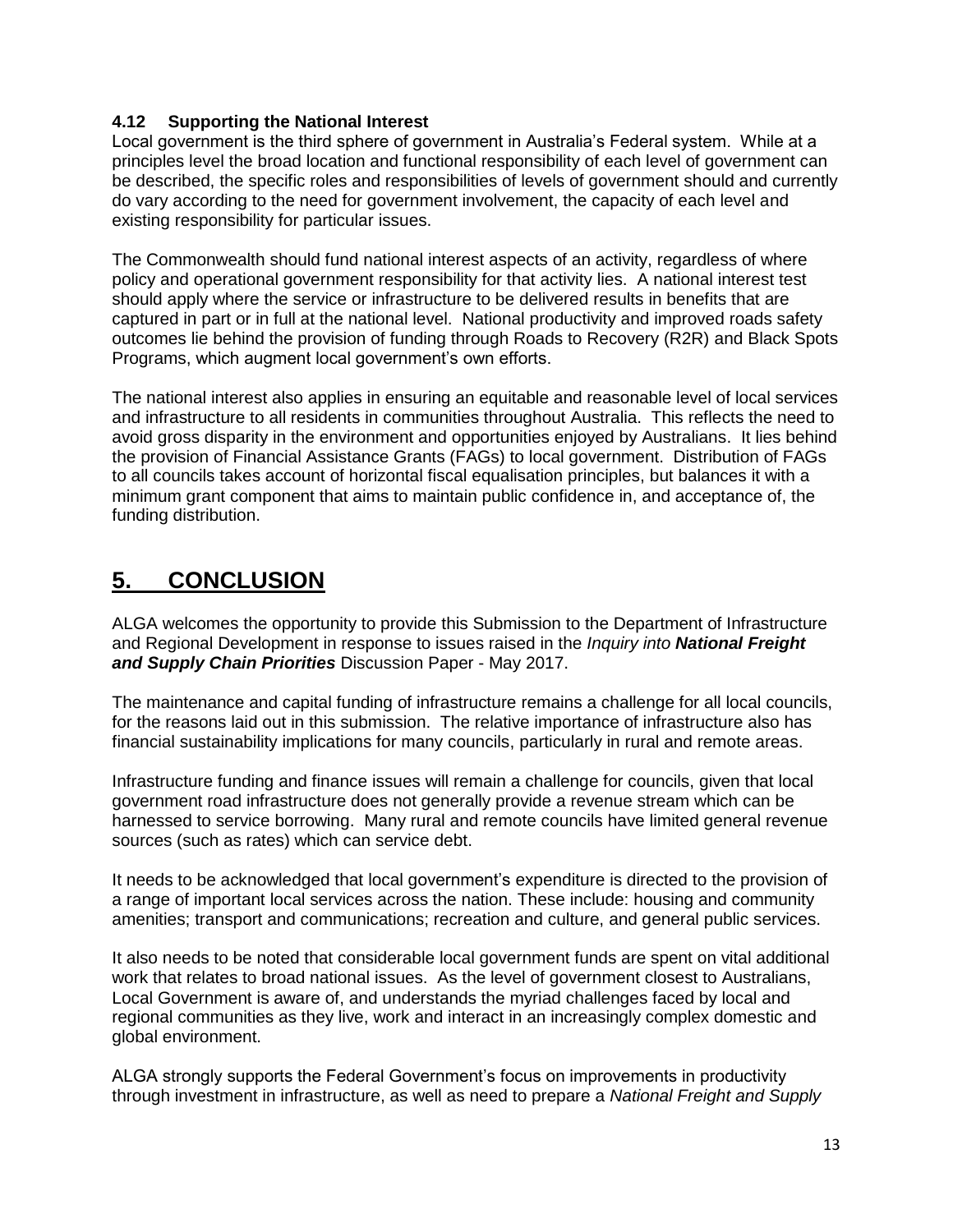*Chain Strategy* (the Strategy) and also recognises that local roads play a vital role in the nation's transport network.

We note the Paper's reference to building on past reforms, particularly the 2012 National Land Freight Strategy and 2011 National Ports Strategy, stating these "have enabled the delivery of the national key freight routes map, state and territory-based freight strategies and plans, long term master plans …" etc. However, local government is the missing link here. There has not been a collaborative effort at the Federal and State/Territory levels of government to properly acknowledge and embrace the positive efforts that a range of regional local council groupings have made to deliver regional freight strategies which link up with state/territory major freight routes.

First/last mile issues and pinch points are not solely one stakeholder's responsibility. It requires all levels of government and where appropriate, transport industry players to collaborate to play their roles in an integrated transport planning sense in both urban and regional situations, particularly given that the benefits arising are not just captured by one stakeholder.

First/last mile is a national, state and industry matter, as well as a local government issue. Local government needs access to an initial five-year funding grant program to effectively play its role in contributing to a national transport network fit for purpose which is capable of supporting growth and national productivity. ALGA proposes a Local Freight Productivity Investment Plan to facilitate increased freight access on local roads by addressing current barriers to effective implementation of the Heavy Vehicle National Law. As detailed at Section 4.6, the Plan would address the key gaps in the existing system and address the capability building the needs to be undertaken to deliver a holistic strategy that will properly address first/last issues.

The *Inquiry into Freight and Supply Chain Priorities* should demonstrate a strategic commitment to reform and leadership. From a local government perspective, per ALGA's comments particularly in Section 4 in response to the findings and questions posed in the Discussion Paper, this inquiry should address and include:

- Initiatives that support integrated planning of the road network, particularly at a regional level, including the identification of regional local road freight networks leading to the development of regional freight plans for local connector and arterial roads;
- 'Gap' funding for first and last mile freight issues on a regional basis (aggregated by State) which needs to be initiated as a matter of urgency;
- the establishment of a national road data model to support the identification of gaps in the road network;
- a long-term commitment to the funding of local roads and an end to ad hoc short-term 'top up' announcements, so that local councils can plan with certainty; and
- the identification of a robust process to achieve a sustainable balance between maintaining existing roads assets and capital investment in new road assets.

ALGA looks forward to an on-going dialogue and consulting with the Department of Infrastructure and Regional Development and with the expert panel appointed by the Minister for Infrastructure and Transport, the Hon Darren Chester MP, to identify issues and provide further advice on possible solutions in the freight and supply chain sectors to inform the subsequent inquiry report to the Federal Government.